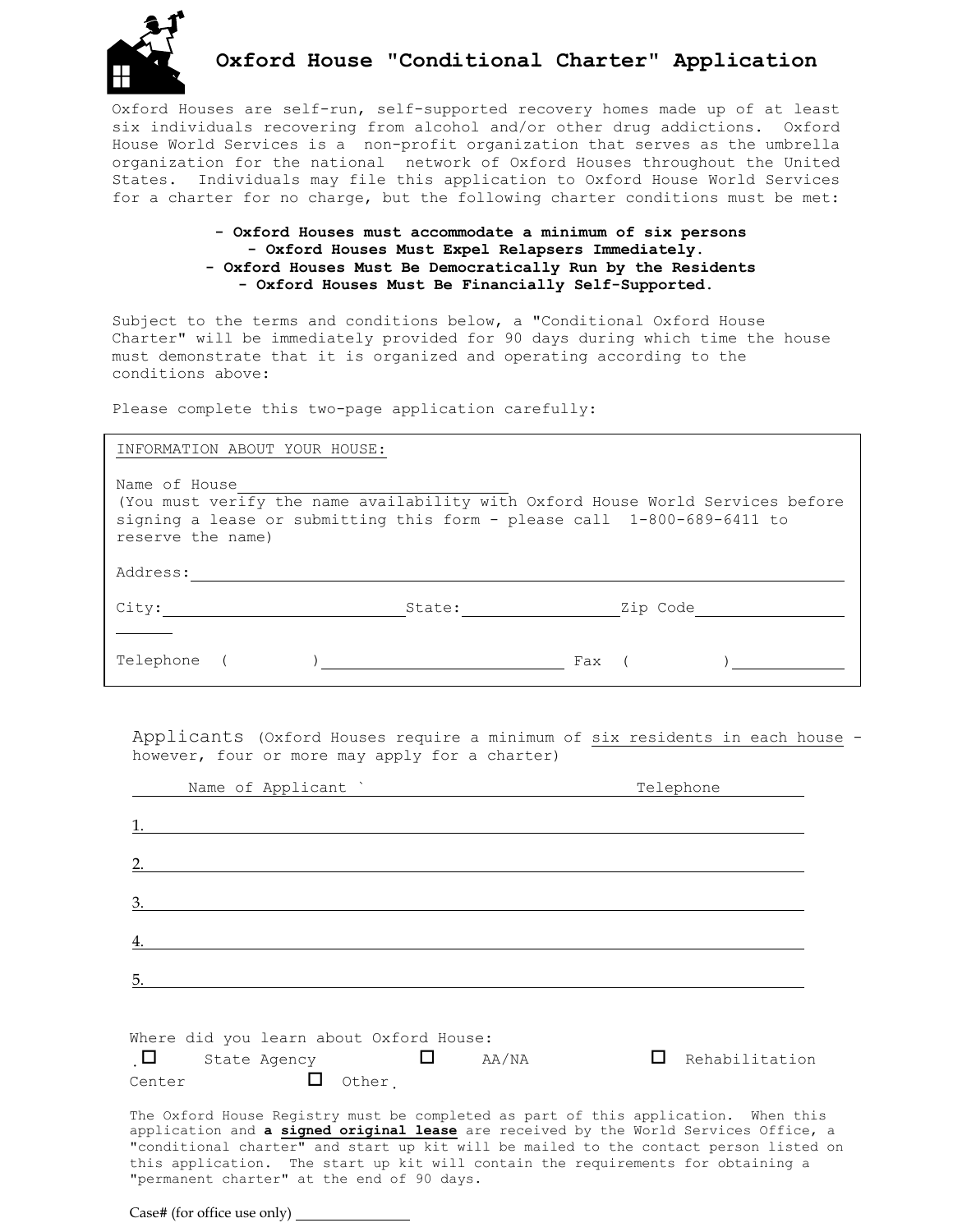**Oxford House "Conditional Charter" Application, Page 2**

**Commitment and Signatures:** 

**By signing below, each Applicant agrees to abide by the conditions of the Oxford House Charter:** 

> **-The House must accommodate a minimum of six residents - The House must expel relapsers immediately - The House must be democratically run - The House must be financially self supported**

Applicant Signatures

| 1.    | Date |
|-------|------|
| $2$ . | Date |
|       |      |
| 3.    | Date |
| 4.    | Date |
| 5.    | Date |

This application will be acted upon by the Oxford House World Services Office within 30 days of its receipt. Please be sure to provide the name and number of a contact person below in case there are questions concerning this application:

### **Contact Person:**

Name and the contract of the contract of the contract of the contract of the contract of the contract of the contract of the contract of the contract of the contract of the contract of the contract of the contract of the c

Address

City City State Zip Code

Day Telephone: ( ) Evening Telephone ( )

A signed ORIGINAL copy of your house lease must accompany this application (if one was not sent with the loan application). The lease must be signed in the name of the house by one individual (John Doe for and on behalf of Oxford House 3<sup>rd</sup> Street, for instance). Leases signed in any other fashion will not be acceptable.

#### **Return application and lease to:**

Oxford House World Services, 1010 Wayne Avenue  $\frac{1}{\text{Case 4}}$  \_\_\_\_\_\_\_\_\_(for Ofc Use Only) Spring MD 20910 (301) 587-2916 or 1-8